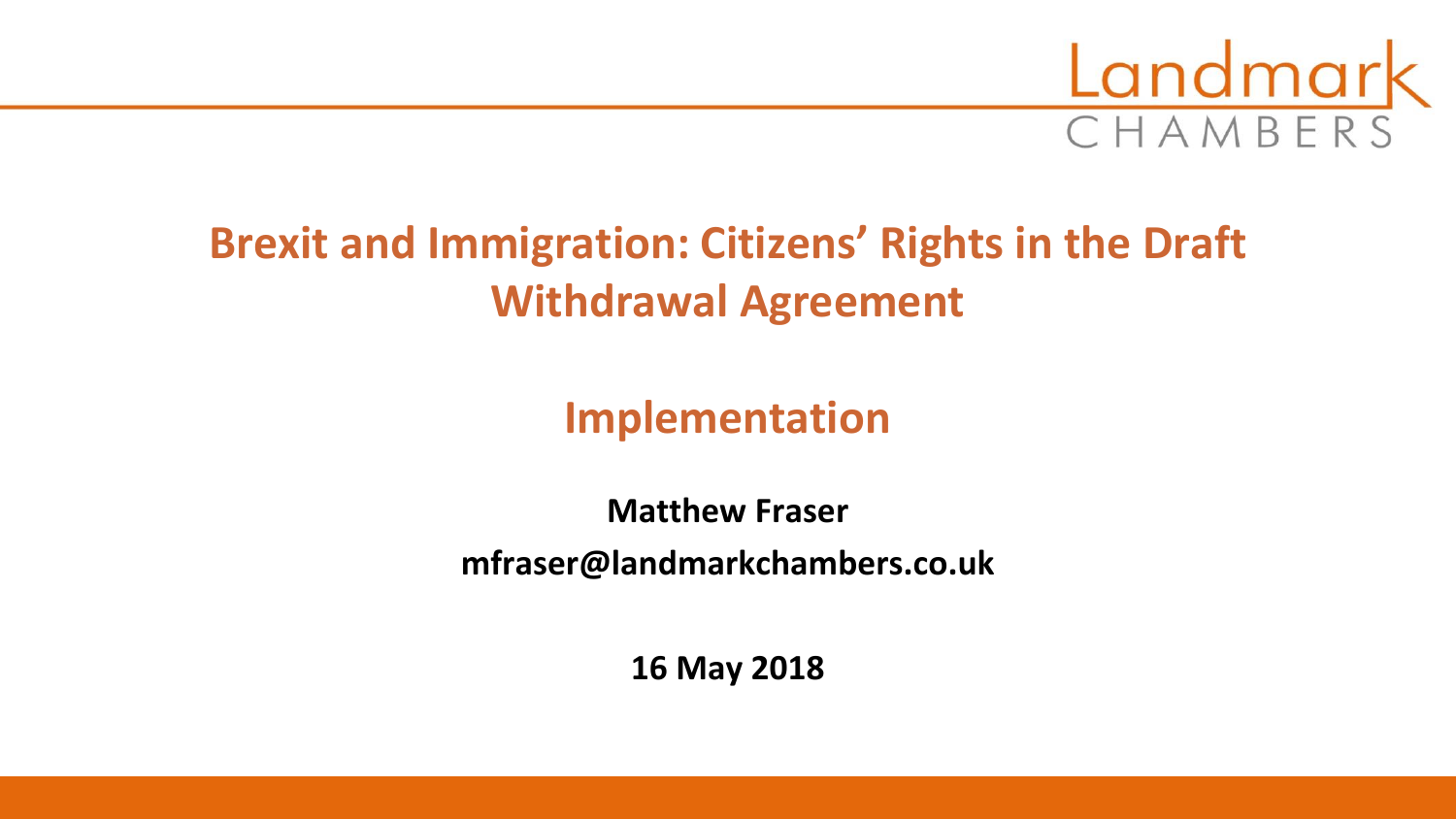## **Legislative implementation**

The Government will lay before Parliament, prior to exit day on 29 March 2019, a **Withdrawal Agreement and Implementation Bill**: see David Davis' Written Statement HCWS342 13 Dec 2017.

This will contain domestic provisions to give legal effect to the Withdrawal Agreement ("WA").

White Paper on immigration implementation expected to be published before end of 2018: BBC Today Programme, 6 February.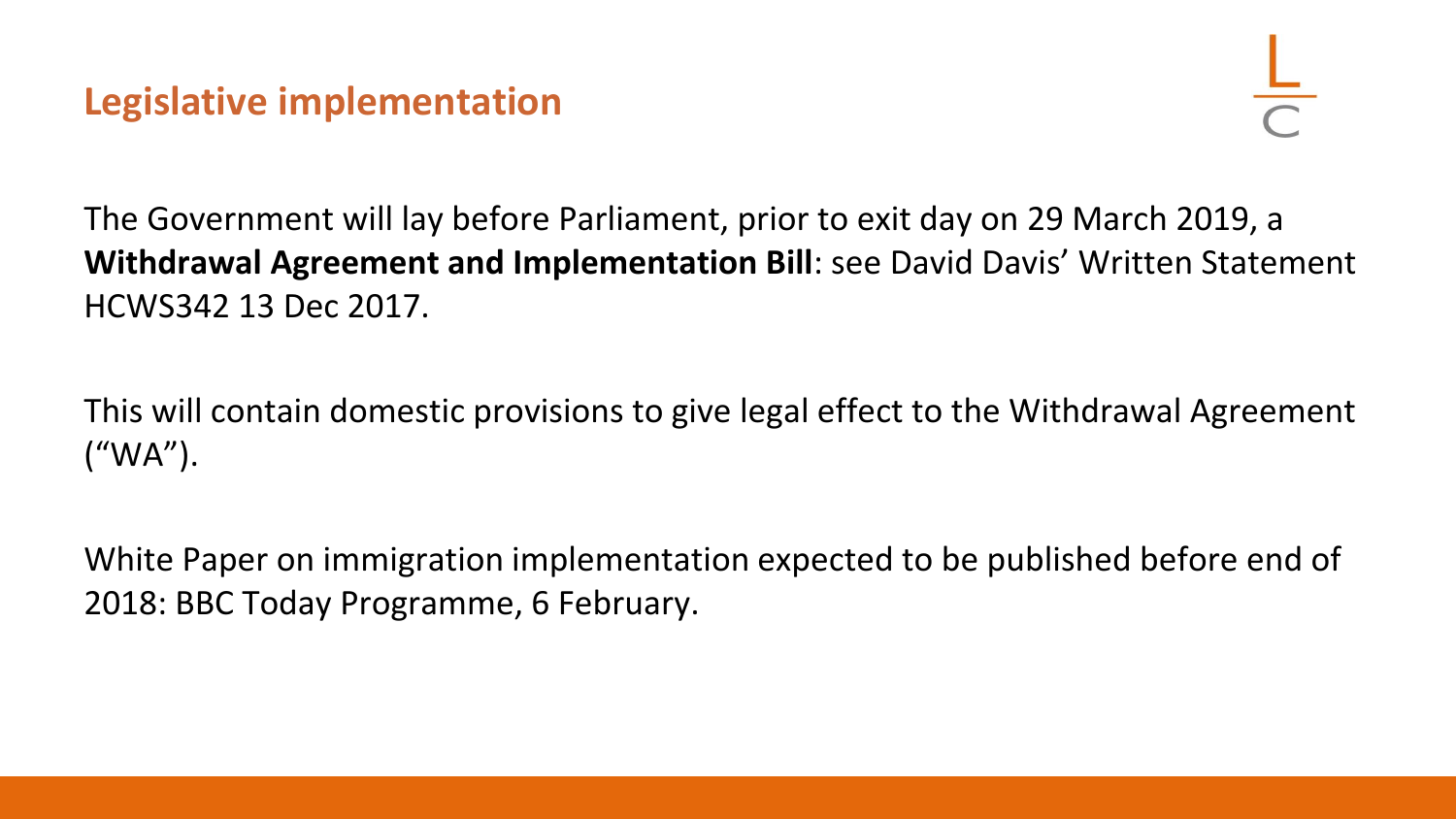# **Implementation of provisions on citizens' residence rights**

Title II Chapter 1 of the WA: Rights related to residence, residence documents.

Article 17 of the WA specifies a host of conditions and protections that any national registration system must adhere to, but with discretion as to detail. E.g. a document evidencing settled status "may be in a digital form": Article 17(1).

UK's implementation of Article 17 will be a "Settled Status" scheme.

See:

- gov.uk guidance: "**Status of EU citizens in the UK: what you need to know**"
- HM Government's "**Technical Note: Citizens' Rights – Administrative Procedures in the UK**"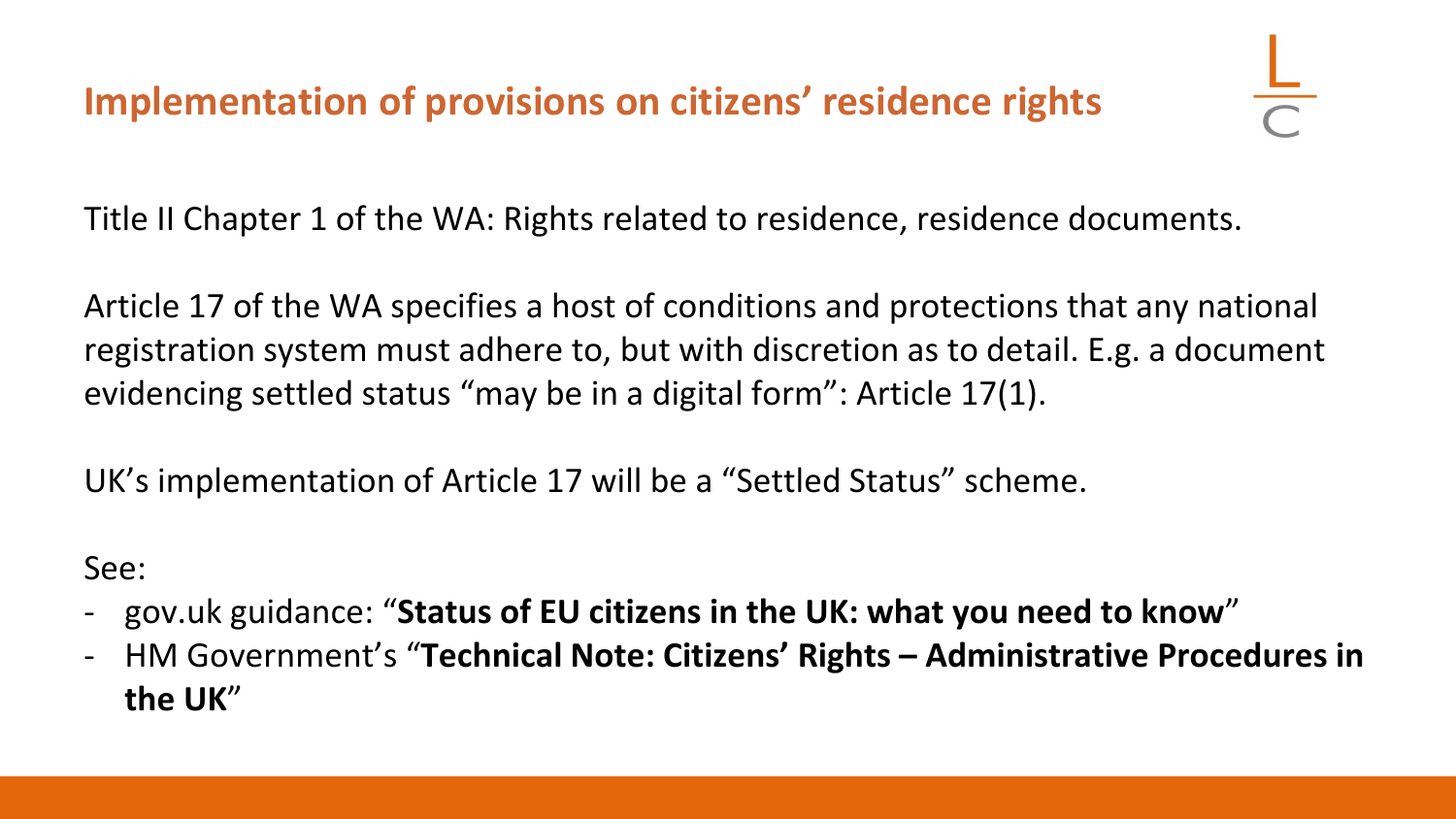## **Government's plans**

- Intention to make the application process "as streamlined, quick and userfriendly as possible". Recognition that current Citizens' Directive system not fit for purpose.
- Use of existing government data to reduce the amount of evidence an applicant will need to provide, e.g. HMRC employment records to show UK work history.
- Applicant will need to provide an identity document and recent photograph, and declare any criminal convictions.
- Applicant won't need to "give fingerprints".
- Online application form expected to go live in late 2018 so that applications can commence even before exit day.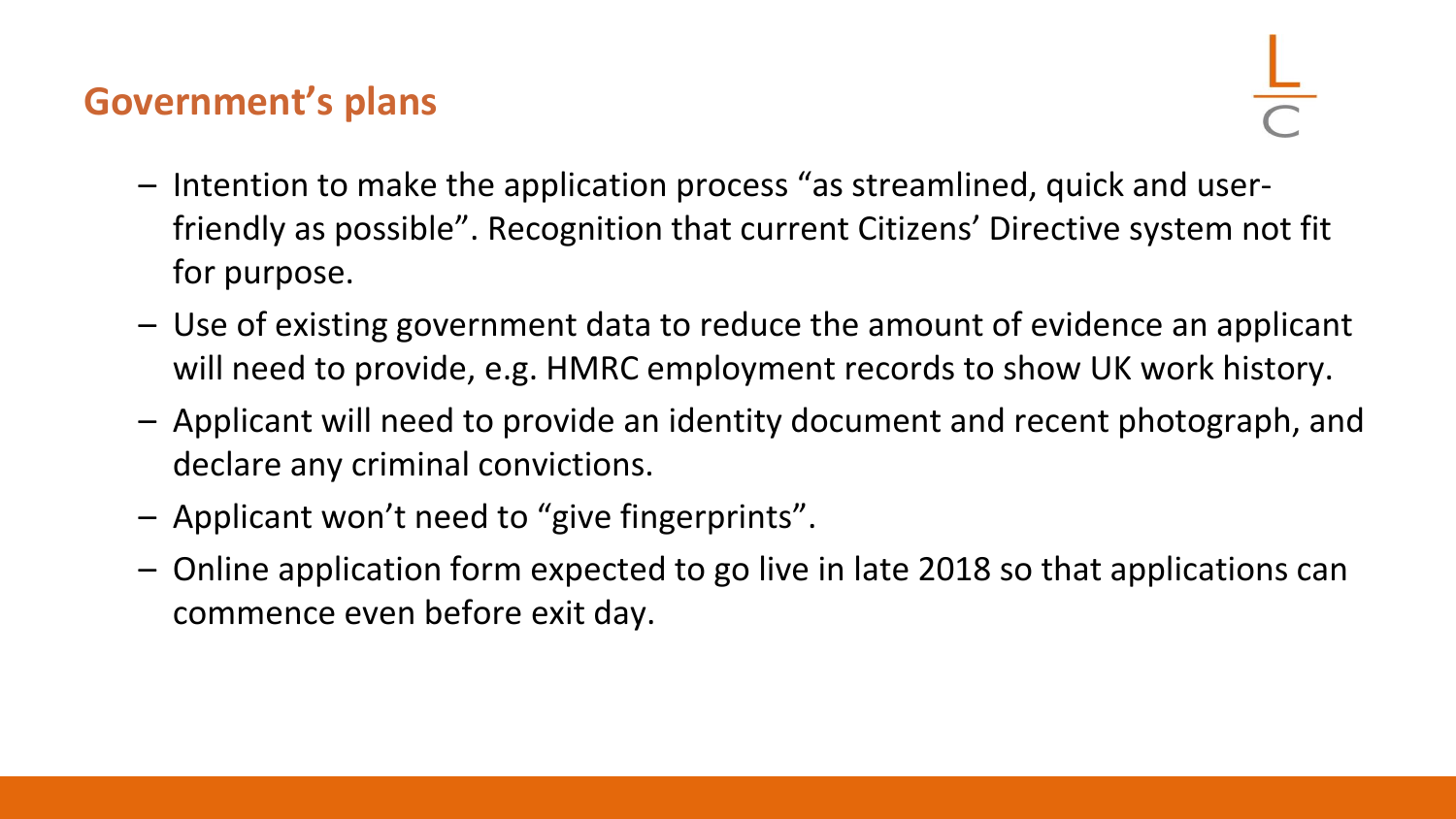#### **Government's plans**

- "*The Home Office will provide support to ensure your application isn't turned down because of simple errors or omissions. We will contact you where it appears a simple omission has taken place and help you fix it. We will also let you know if you need to provide more evidence, before a decision is made*" (all derived from Article 17(1)(o)).
- "*A principle of evidential flexibility will apply, enabling caseworkers to exercise discretion in favour of the applicant where appropriate, to avoid unnecessary administrative burdens*": Technical Note at [15].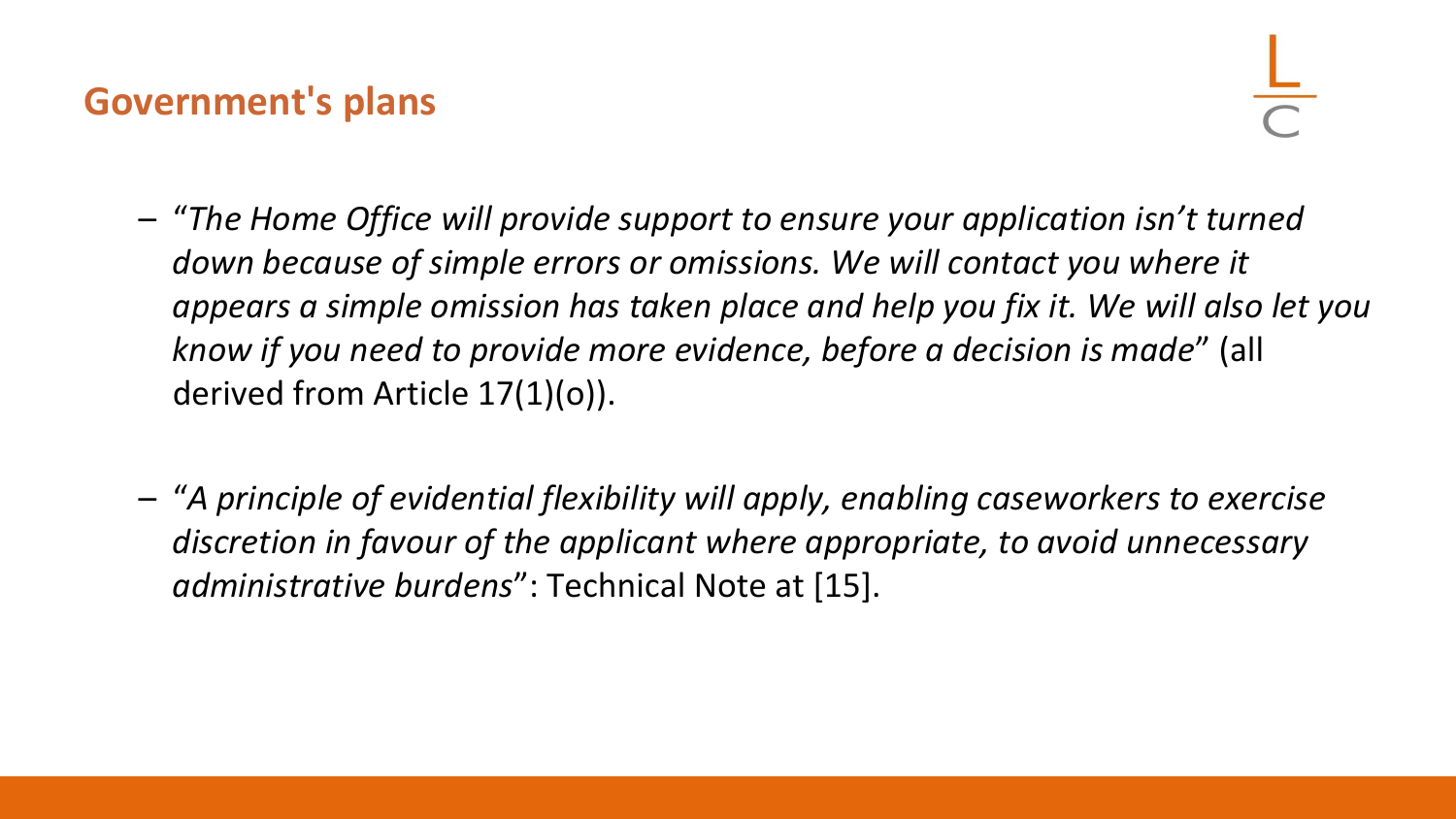#### **Government's plans**

- Scheme will remain open until 30 June 2021 (and possibly for a further year if there are technical problems  $-$  Article 17(1)(c)).
- Simple and free scheme for exchange of permanent residence and ILR documents for "settled status" document.
- Family members of UK nationals who have exercised their free movement rights in another EU Member State before returning to the UK before exit day, as per the *Surinder Singh* case law, will be eligible for the UK's settled status scheme: see FOI response by Home Office T 1663/18.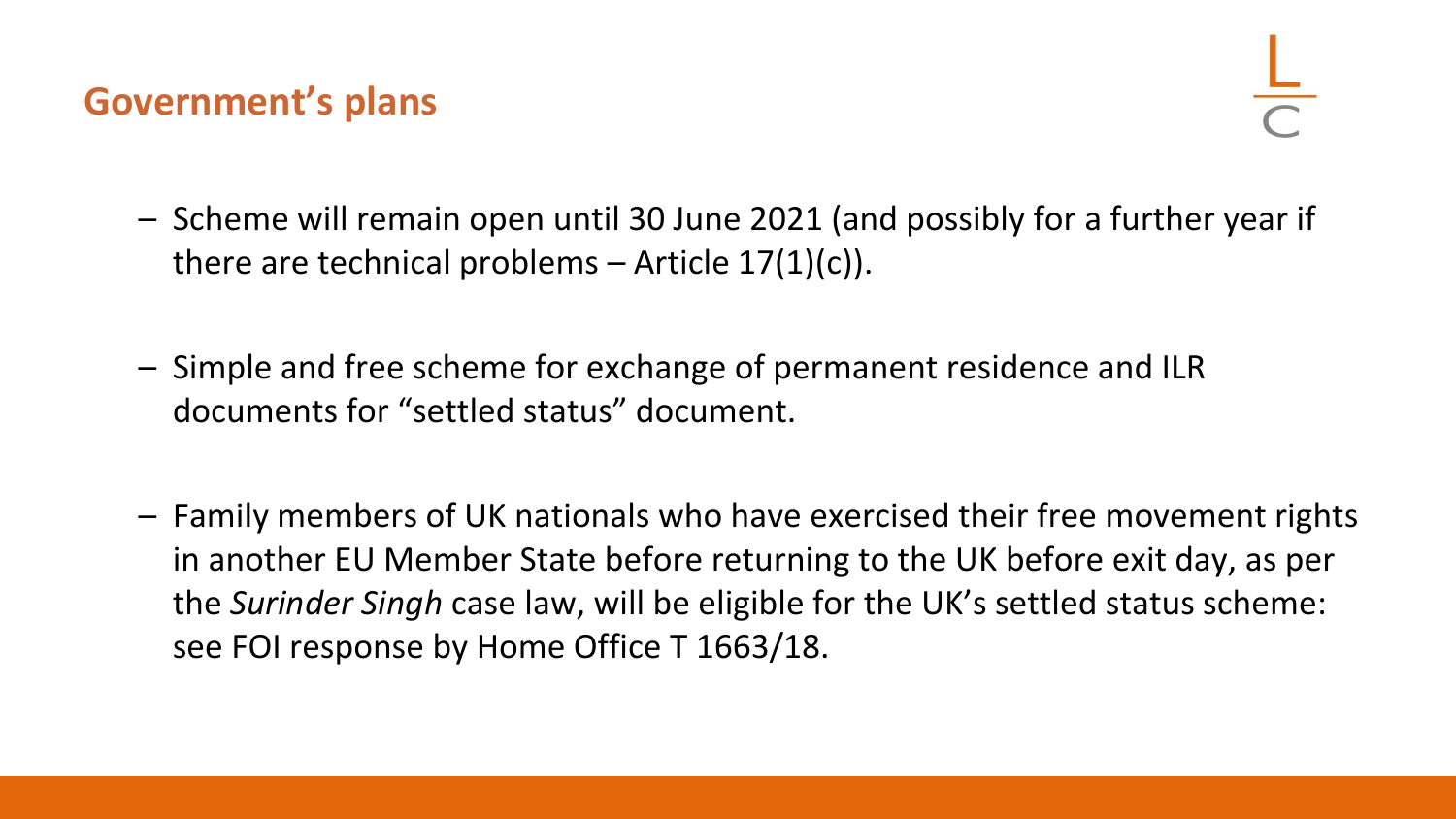## **More generous provision than WA and EU law**

- The UK is to adopt a "pragmatic approach" to the implementation of the WA, by ensuring more generous provision than set by the WA, which requires 5 years of continuous residence and exercise of Treaty rights as per Citizens' Directive.
- Initially (in the Technical Note in November 2017): no requirement for comprehensive sickness insurance, no "genuine and effective work" test, no requirement to account for undocumented periods and all trips abroad.
- Recently, even more generous: no requirement to have been exercising Treaty rights at all (e.g. as a worker, student etc) for the 5-year period. Caroline Nokes (Immigration Minister) in February 2018 to the EU Scrutiny Committee: "*We are not going to apply any tests about whether they have been working and exercising their treaty rights; it is literally just if they can demonstrate residency*".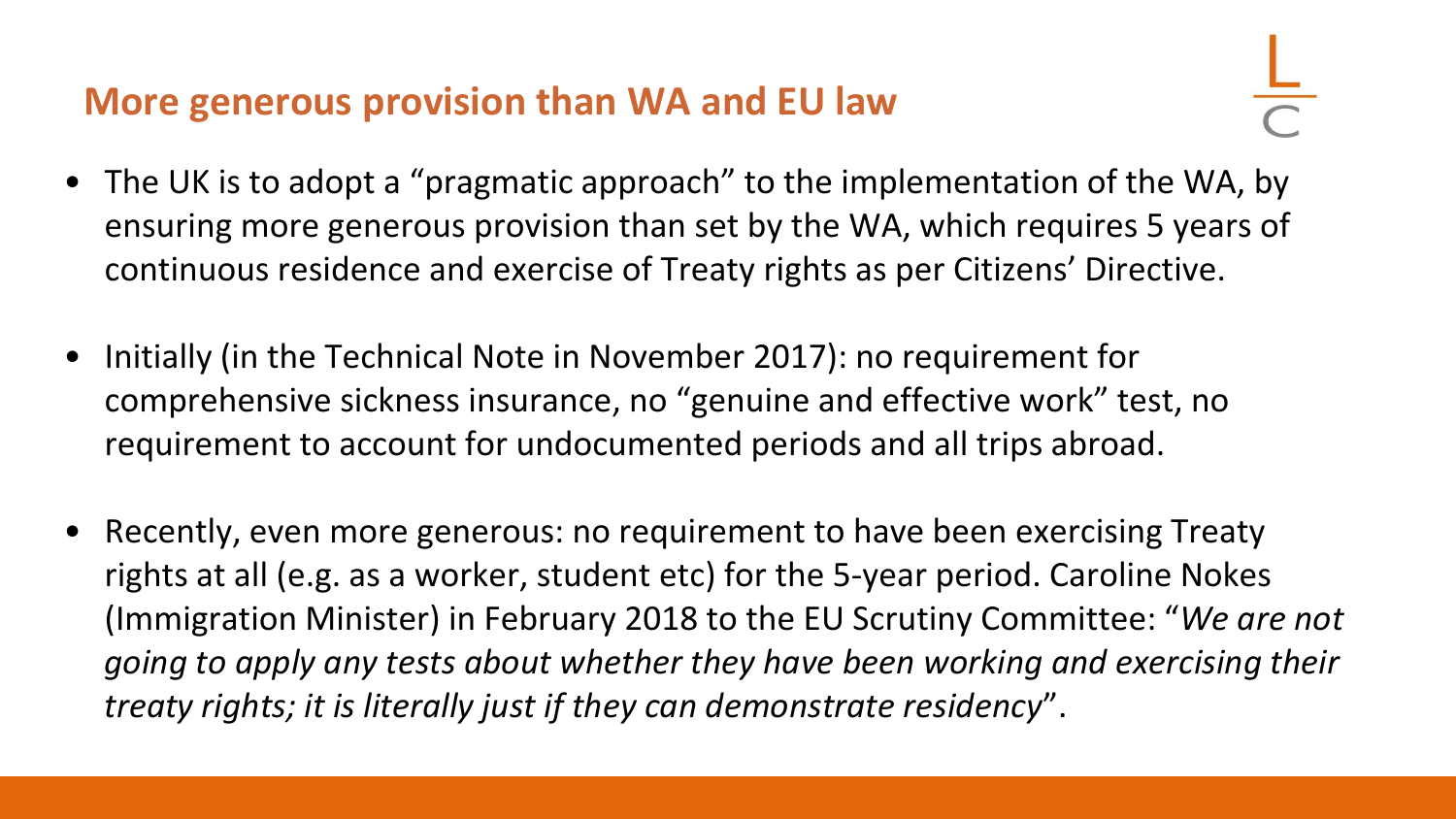# **The app**

… this is reflected in the app currently under development (see politics.co.uk article "*This is what the EU immigration app will look like*" by Ian Dunt on 22 March 2018), which will only ask:

- 1. Are you an EU national or family member?
- 2. Do you live in the UK?
- 3. Do you have a criminal record?

"*The app will verify whether you are an EU national by using European data, or a national insurance number tied to nationality, or information provided on entry into the UK. It will check your presence in Britain by scanning HMRC and DWP databases*."

If no work record, use a driving licence, utility bills, bank statements, tenancy agreements, council tax bills, bank statements etc.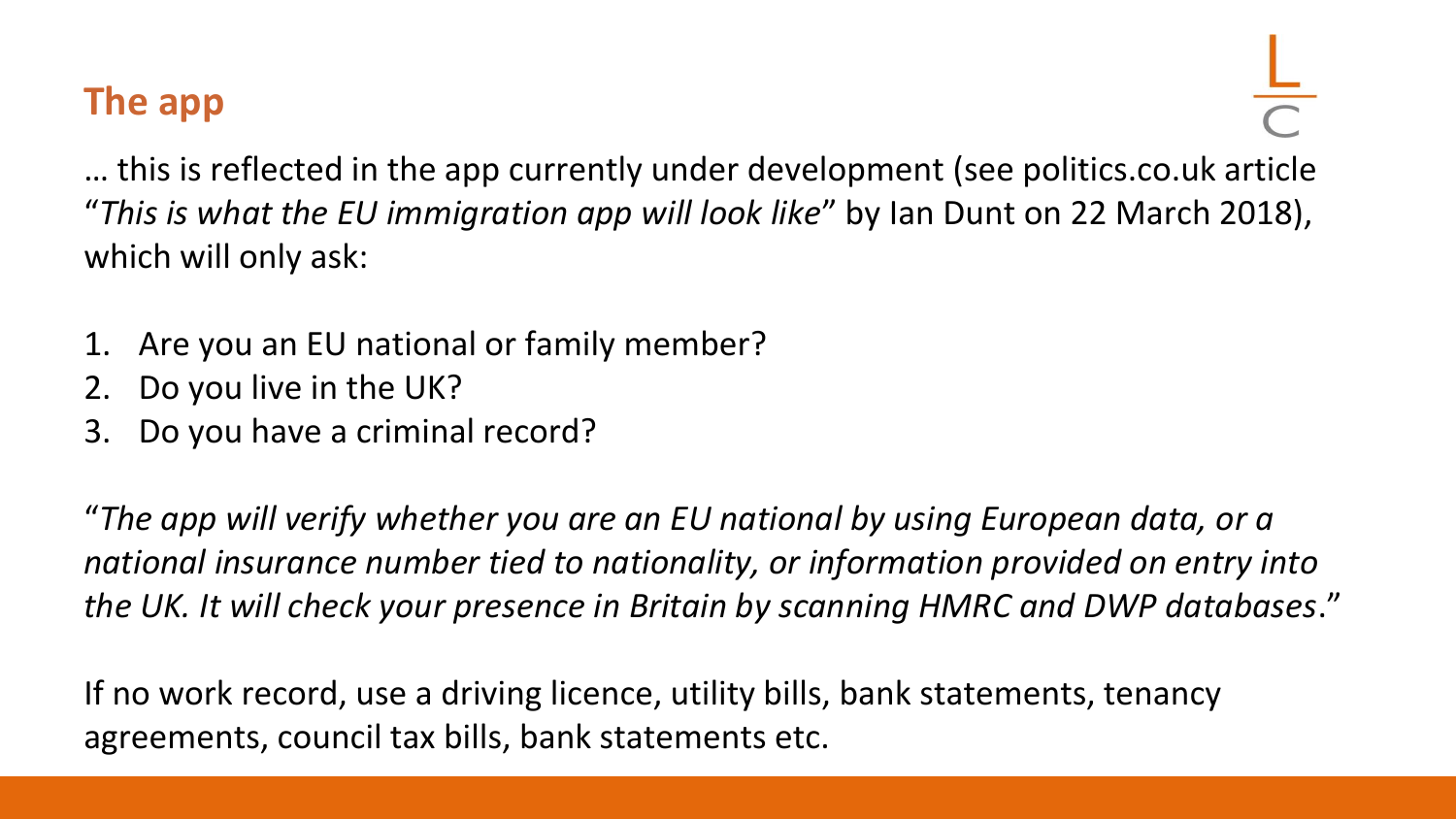

The application fee will be no more than the cost for a UK passport (£75.50), unless the applicant has a valid permanent residence document, in which case it is free.

Decision "within a couple of weeks" of application: Brandon Lewis (oral evidence in December 2017 before House of Lords committee).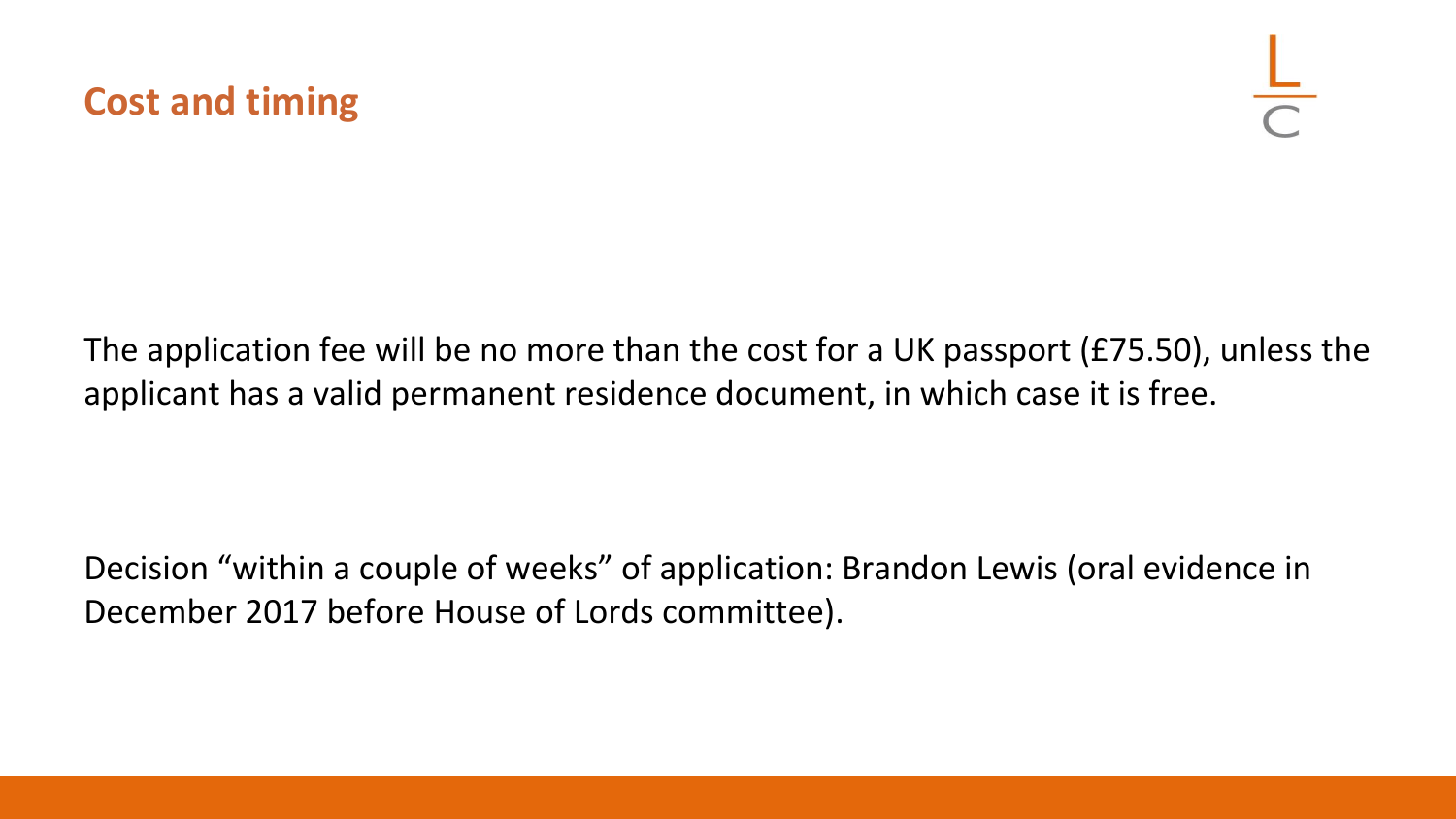# **Rights of review / appeal**

- Administrative review mechanism in the first instance to "quickly resolve any caseworking errors"
- Statutory right of appeal as to "legality … as well as the facts and circumstances on which the decision is based". This means a full merits review, as required by Article  $17(1)(r)$ .
- Appeal will have suspensive effect "unless a deportation decision is made, or the individual is in the UK in breach of a deportation or exclusion order", in which case the Government may certify for "deport first, appeal later", with scope for returning to attend the appeal hearing (as per current EEA deportation cases).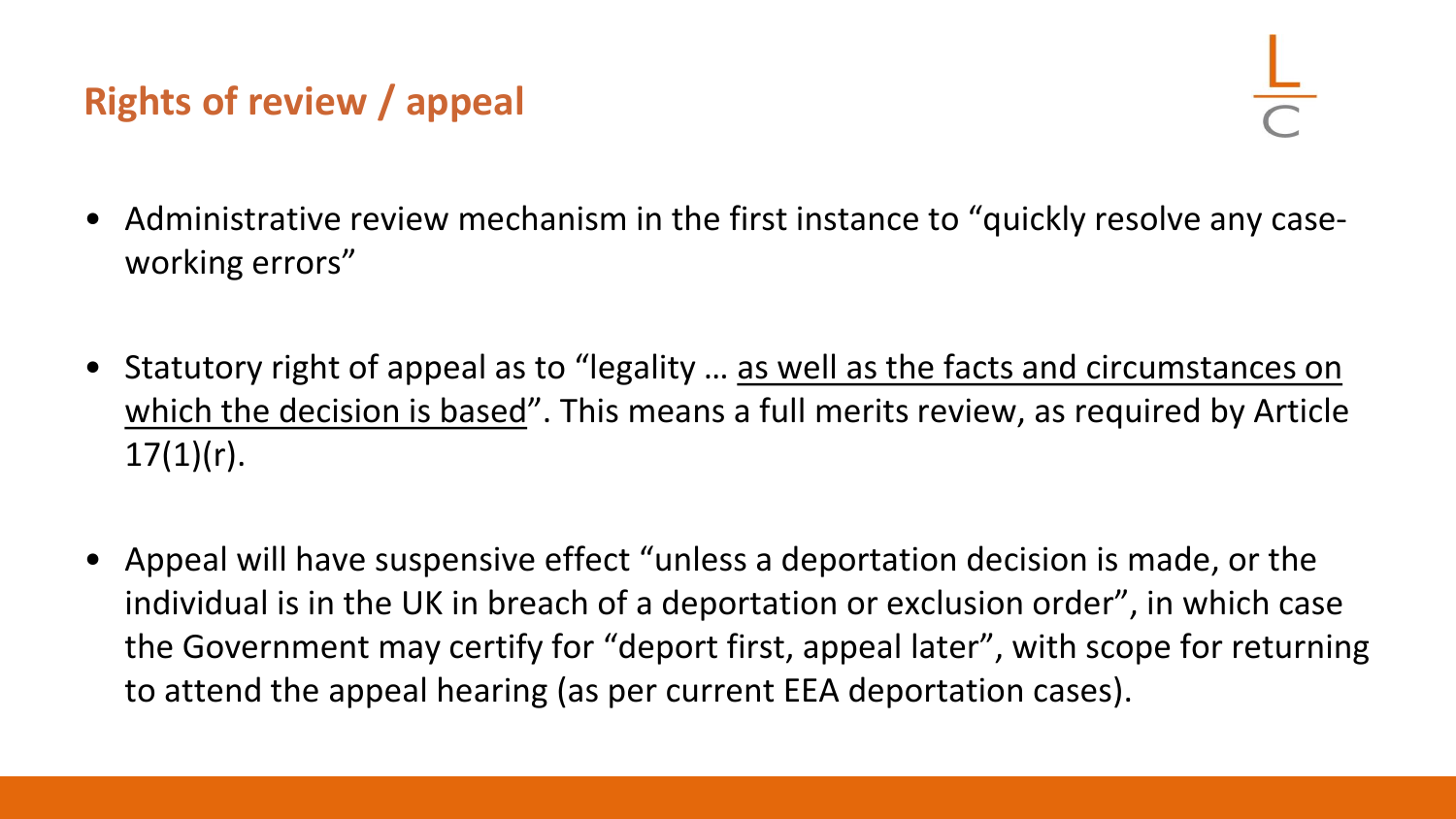#### **Non-compliance**

- "Understanding that there may be good reasons why some people may not have applied" before the specified deadline (a minimum of 6 months after the end of the transitional period, i.e. at least 30 June 2021), "the UK will take a proportionate approach to those who miss the deadline for application" (see scope for applying after the deadline if "reasonable grounds" for failure: Article 17(1)(d)).
- "Where there were good reasons for an individual not to have made an application [within the deadline], the UK authorities will consider exercising discretion to allow an 'out of time' application for status under the Withdrawal Agreement": Technical Note at [17].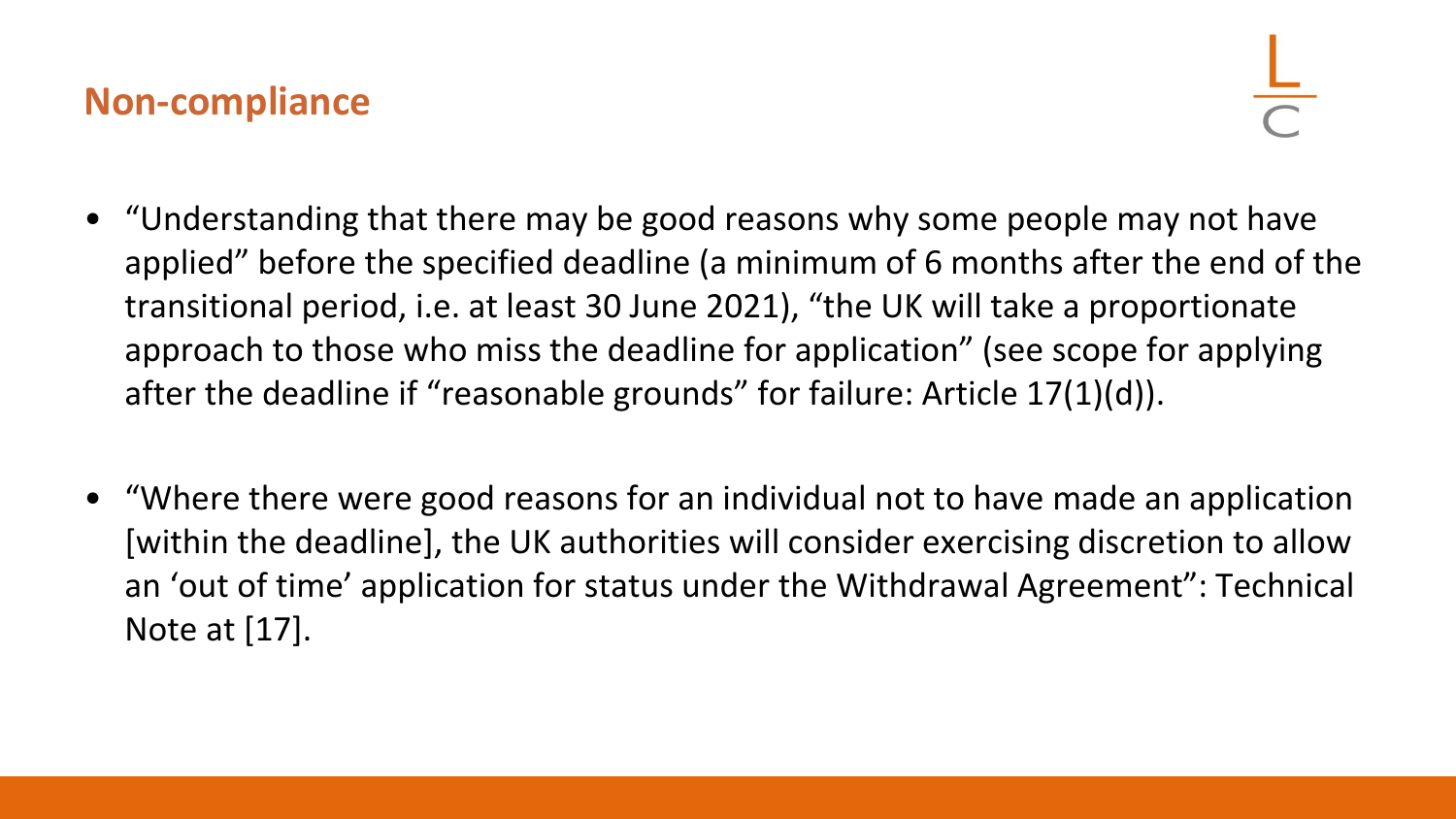#### **Implementation concerns**

See the report by Oxford University's Migration Observatory: "*Unsettled Status? Which EU Citizens are at Risk of Failing to Secure their Rights after Brexit?*" (12 April 2018)

Looks at four main categories of people at risk of failing to secure settled status:

- People who do not realise that they can and need to apply;
- People who are vulnerable for some reason, such as victims of abuse or exploitation;
- People with other barriers to accessing or understanding the system itself; and
- People who cannot provide the required evidence.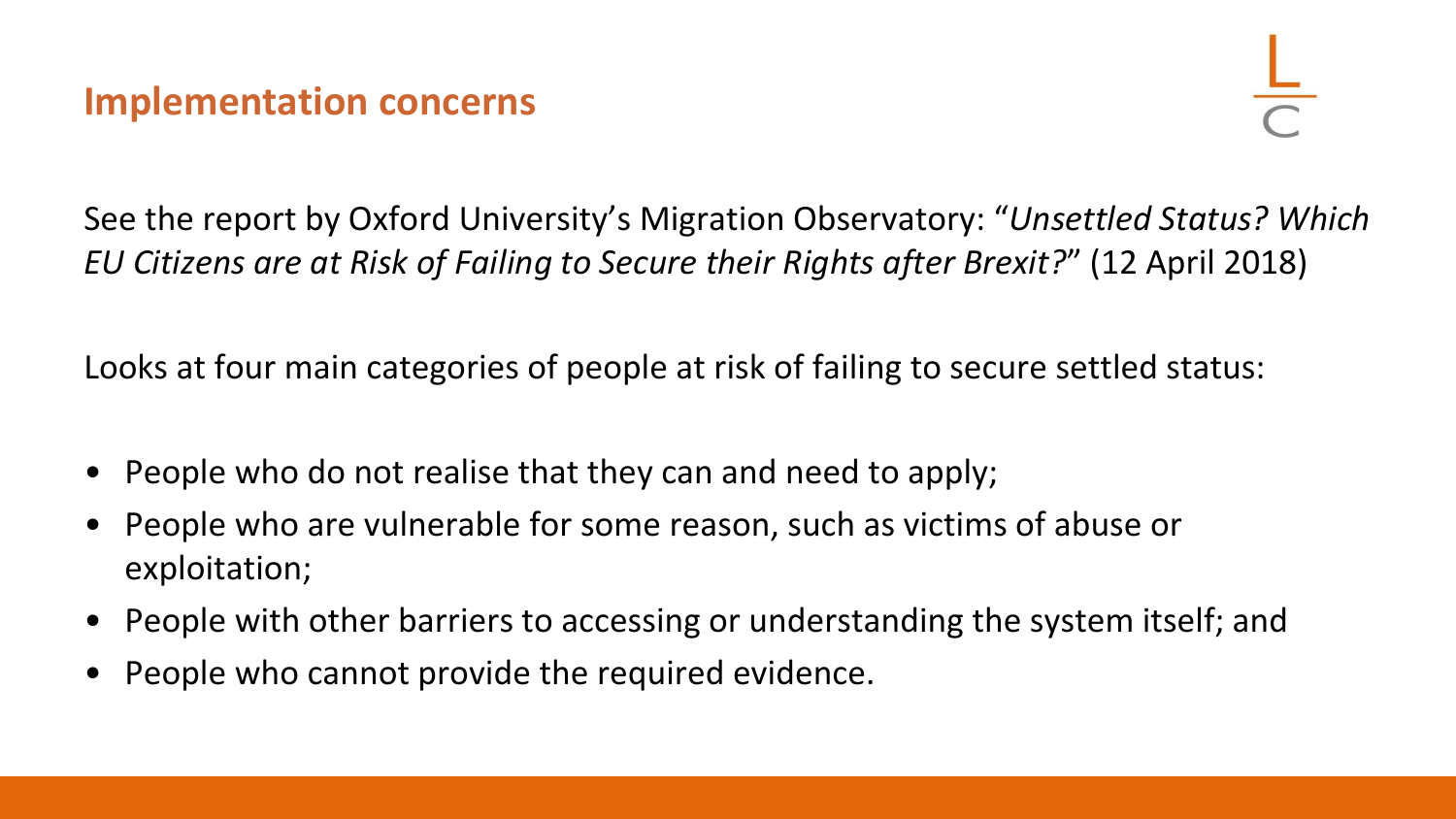**The scale of the enterprise**

Potentially **3 - 4 million EU citizens** and their families will eligible for residence status.

House of Commons Home Affairs Committee report "*Home Office delivery of Brexit: immigration*" (14 February 2018) expresses concerns about the capacity and resources to cope with the Brexit workload – see e.g. [128]-[130].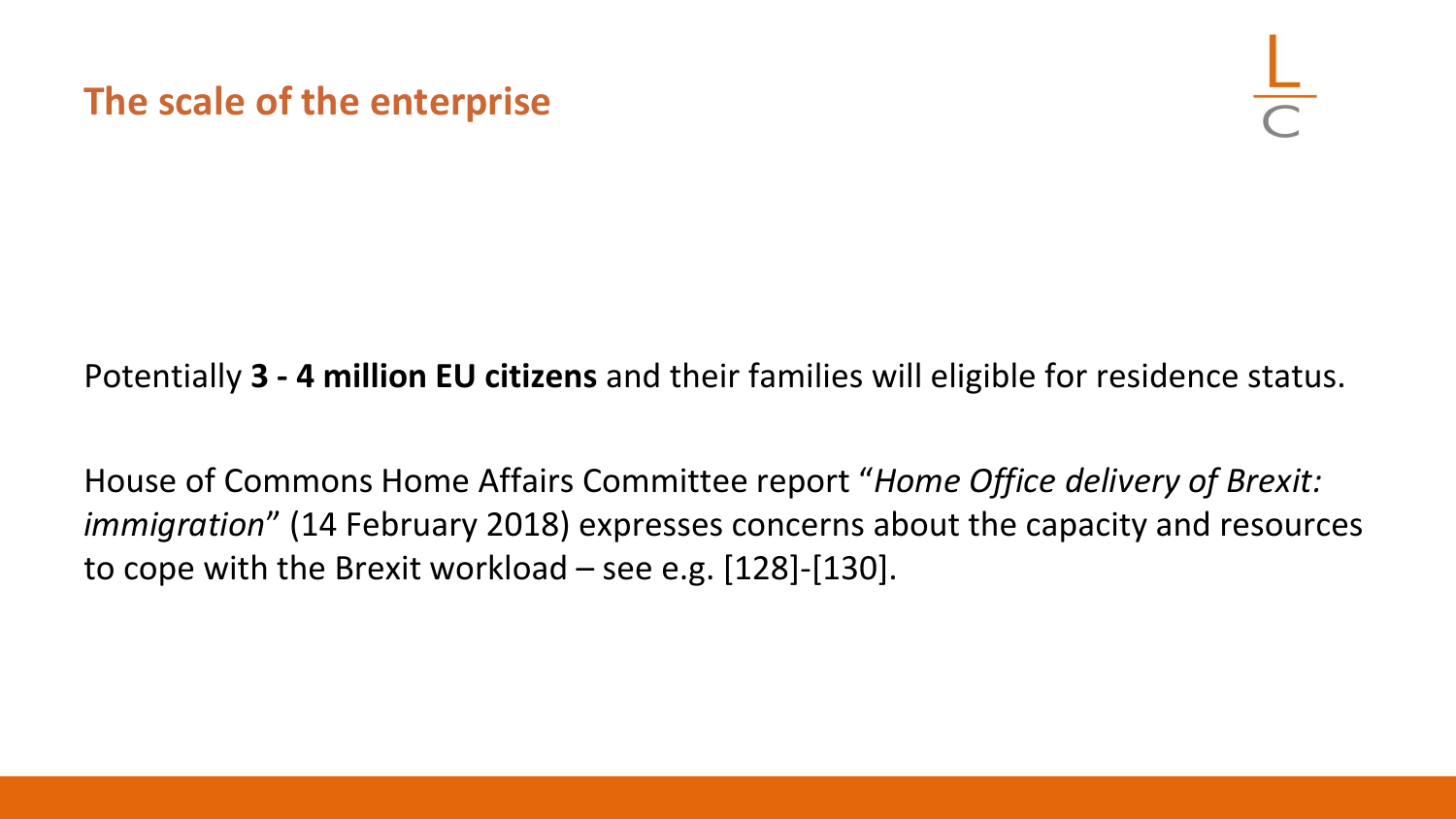Particular concerns about:

- Children of EU Citizens in the UK (~3/4m EU citizens under 18)
- Very long term residents (284,000 for at least 20 years)
- People with permanent residence status
- People who are expecting to return home
- People who think they are not eligible or fear being rejected (e.g. based on previous ineligibility due to lack of comprehensive sickness insurance)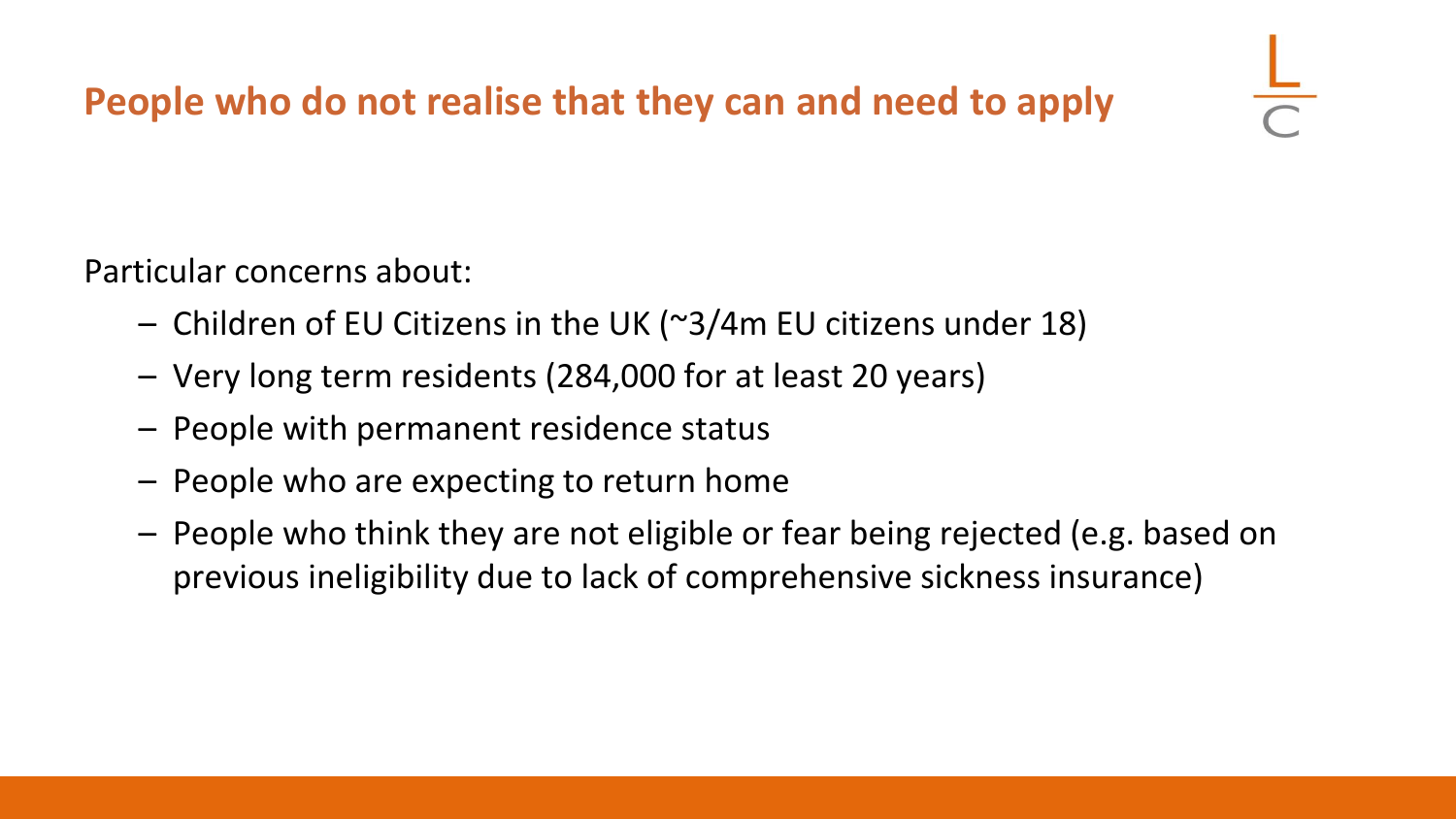These are people who may or may not realise they need to apply, but face difficulties.

For example:

- women in abusive or controlling relationships
- children in care or transitioning from care to adult life
- Victims of exploitation / trafficking
- People with mental health issues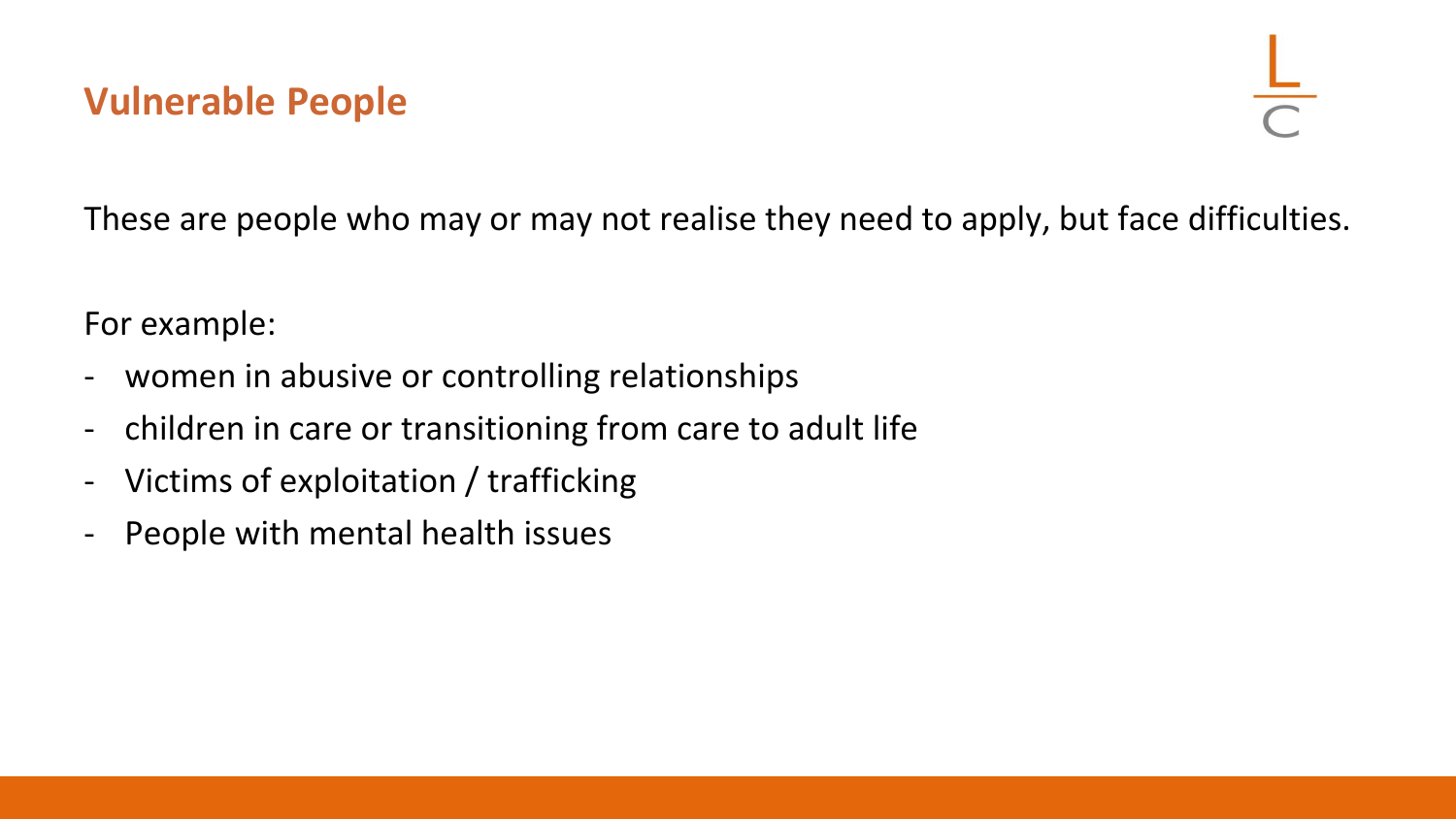# **Other barriers to accessing or understanding the system**

- People with limited English proficiency
- People with low levels of literacy
- Elderly people:
	- Memory loss
	- Degenerative aging conditions
	- Limited or no digital literacy
	- Isolated from family members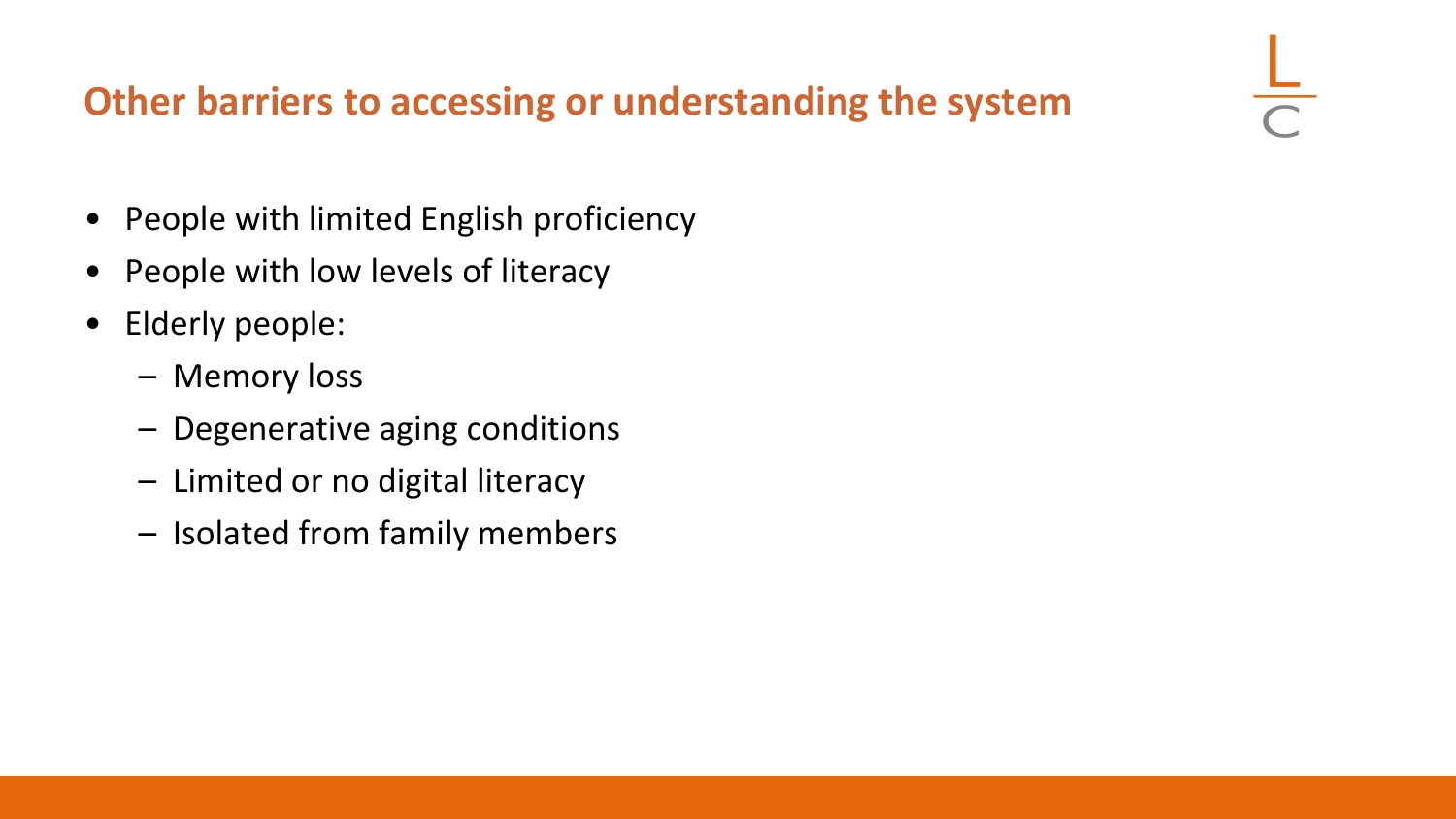## **People who cannot provide required evidence**

- People with no or limited official paper trail
- Depends on evidential flexibility
- People without bank accounts
- People without proof of address
- People in precarious or non-standard housing
- People who arrive shortly before the cut-off date
- People without evidence of formal work in the UK